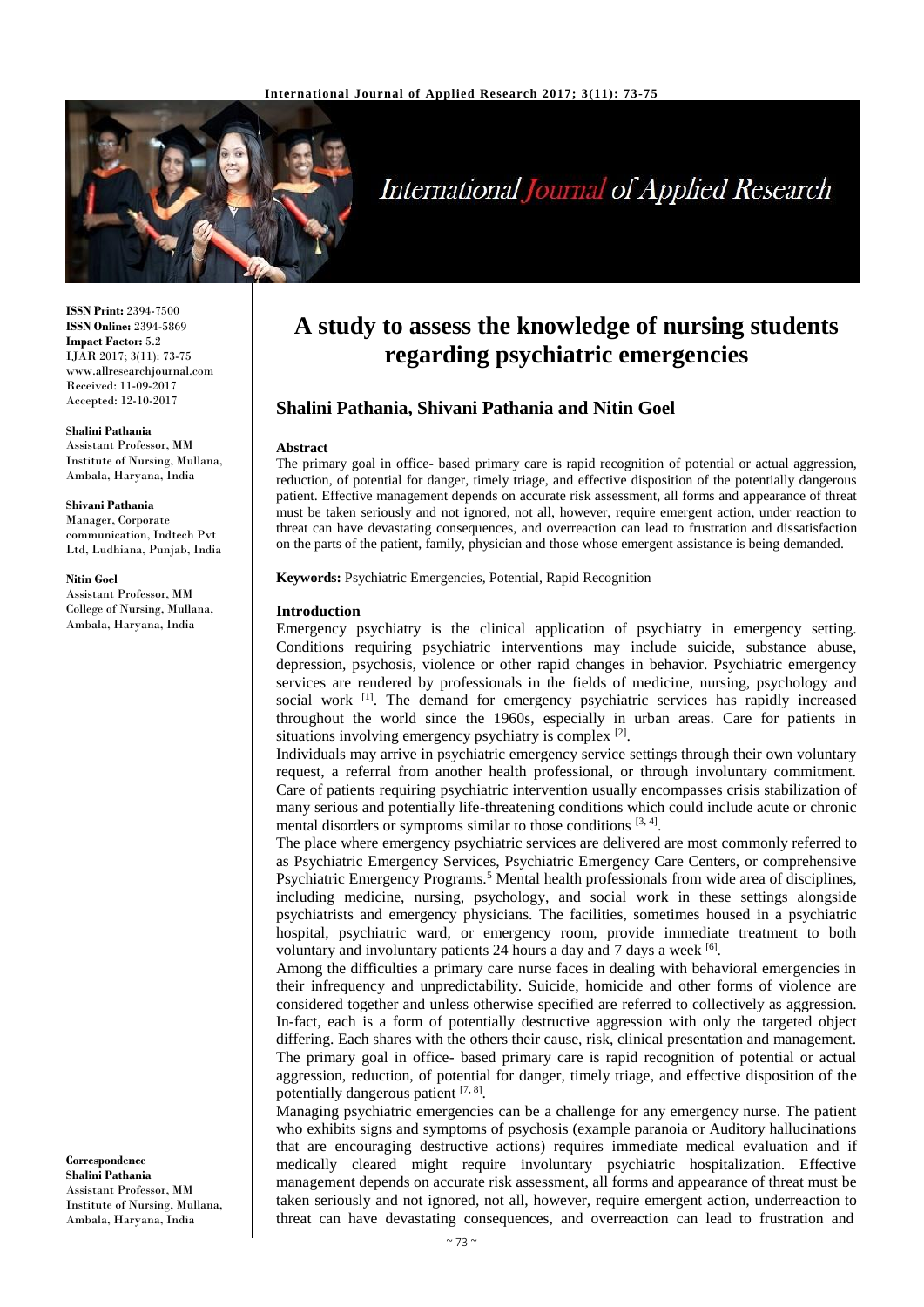dissatisfaction on the parts of the patient, family, physician and those whose emergent assistance is being demanded. All forms of aggression exist along a continuum from thought to action  $[9, 10]$ .

This approach will help nurses and care givers in acting beneficently when patients' impaired mental faculties prevent them from making sound autonomous decisions. In addition empathetic approach will facilitate gathering information from the patient and their loved ones. This patient population is interesting because in assessing the patient, the focus is on the brain, which is the affected organ, as well as the patient's source of history for their present illness. This article will discuss how to, asses and manage acute psychosis, agitation, impulsivity, aggression and suicidality [11, 12].

This study will help the student nurses to improve knowledge and to manage cases in emergency conditions for providing necessary interventions.

### **Aim of the Study**

The aim of study was to assess the knowledge regarding management of psychiatric emergencies among nursing students.

## **Materials and methods**

**Research Design**

Descriptive research design was adopted.

#### **Target Population**

Nursing students, studying in B. Sc Nursing, Post Basic B. Sc Nursing and GNM, in selected colleges at Moga (Punjab) were included in this study.

#### **Sampling Technique**

The convenient sampling technique (Simple random) was

used for the selection of 60 nursing students in nursing college in district Moga.

#### **Development and Description of Tool Section A**

Demographic variables developed according to the need of the study and it include 4 demographic variables which included present studying class, religion, type of family, and family class.

#### **Section B**

Self-structured questionnaire related to psychiatric emergencies.

The section contained 40 questions related to management of psychiatric emergencies.

All correct questions were given one marks each. The scores were divided in 4 following categories:

| 40-31     |   | Excellent |
|-----------|---|-----------|
| $30 - 21$ | ٠ | Good      |
| $20 - 11$ | ٠ | Average   |
| $1() - 1$ | ٠ | Poor      |

#### **Result**

The data collected was organized and presented under the following headings:

**Section I**- Frequency and percentage distribution of nursing students to their Socio demographic characteristics.

**Section II** Assessment of knowledge regarding management of psychiatric emergencies among nursing students.

**Section I:** Frequency and percentage distribution of nursing students to their socio demographic characteristics.

**Table 1:** Frequency and Percentage distribution of Socio-demographic variables of nursing student's Presently studying at, Religion, Type of family and Educational Background of father, N=60.

| Sl. No.                       | Socio-demographic Variables | Frequency (f)  | Percentage (%) |  |
|-------------------------------|-----------------------------|----------------|----------------|--|
|                               | Presently studying at       |                |                |  |
|                               | <b>B.</b> Sc Nursing        | 15             | 25             |  |
|                               | Post Basic B. Sc Nursing    | 25             | 41.67          |  |
|                               | <b>GNM</b>                  | 20             | 33.33          |  |
| $\mathfrak{D}_{\mathfrak{p}}$ | Religion                    |                |                |  |
|                               | Hindu                       | 16             | 26.67          |  |
|                               | Muslim                      | $\overline{2}$ | 3.33           |  |
|                               | Christian                   | 3              | 5              |  |
|                               | Sikh                        | 35             | 58.33          |  |
|                               | Others                      | $\overline{4}$ | 6.67           |  |
| 3                             | Type of family              |                |                |  |
|                               | Nuclear family              | 27             | 45             |  |
|                               | Joint family                | 33             | 55             |  |
|                               | <b>Extended family</b>      | $\Omega$       | $\mathbf{0}$   |  |
| $\overline{4}$                | Famil class                 |                |                |  |
|                               | Upper class                 | 16             | 26.67          |  |
|                               | Middle class                | 24             | 40             |  |
|                               | Lower class                 | 20             | 33.33          |  |

**Section II:** Assessment of knowledge regarding of psychiatric emergencies among nursing students.

**Table 2:** Level of knowledge score of nursing students regarding management of psychiatric emergencies, N=60.

|                             | <b>Levels of Knowledge</b> |            |         |                      |                               |
|-----------------------------|----------------------------|------------|---------|----------------------|-------------------------------|
| Socio-demographic Variables | Poor $(1)$                 | Average(2) | Good(3) | <b>Excellent</b> (4) | <b>Chi Square Value</b>       |
| Presently studying at       |                            |            |         |                      |                               |
| B. Sc Nursing               |                            |            |         |                      | $\chi^2$ = 13.356<br>$df = 4$ |
| Post Basic B. Sc Nursing    |                            |            |         |                      | $S^*$                         |
| GNM                         |                            |            |         |                      |                               |